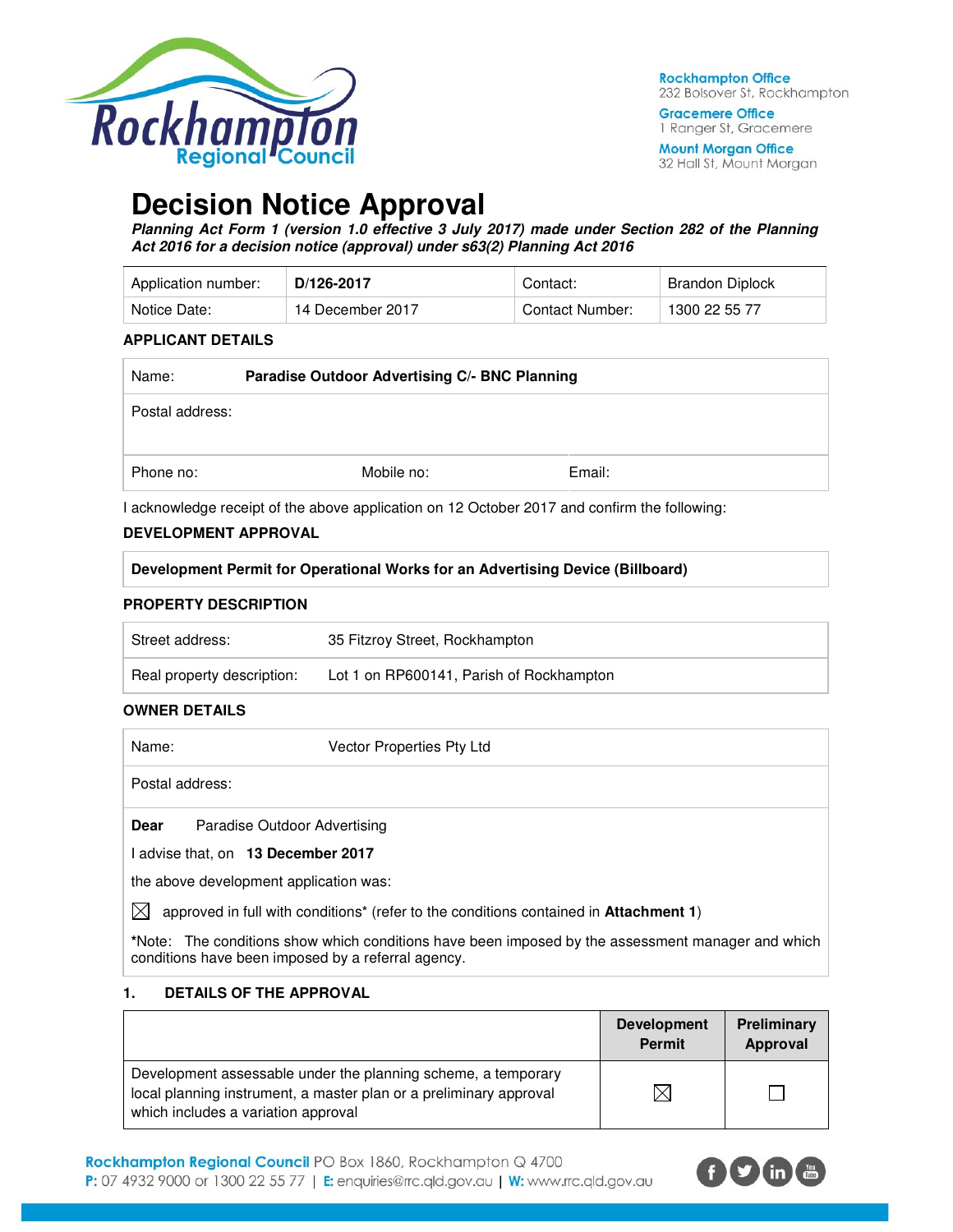## **2. CONDITIONS**

This approval is subject to the conditions in Attachment 1.

## **3. FURTHER DEVELOPMENT PERMITS REQUIRED**

Please be advised that the following development permits are required to be obtained before the development can be carried out:

| Type of development permit required | Subject of the required development permit |
|-------------------------------------|--------------------------------------------|
| Building Works                      |                                            |

#### **4. REFERRAL AGENCIES** NIL

### **5. THE APPROVED PLANS**

**The approved development must be completed and maintained generally in accordance with the approved drawings and documents:** 

| <b>Plan/Document Name</b>                | <b>Plan Number</b>                             | Dated             |
|------------------------------------------|------------------------------------------------|-------------------|
| Site Plan                                | S01-01, Rev A                                  | 10 October 2017   |
| Structure Plan                           | BSV PARAROCK0917Y 001, Edition A, Sheet 1 of 1 | 20 September 2017 |
| <b>Traffic Engineering</b><br>Assessment |                                                | 18 October 2017   |

### **6. CURRENCY PERIOD FOR THE APPROVAL (S.85)**

The standard relevant periods stated in section 85 of Planning Act 2016 apply to each aspect of development in this approval, if not stated in the conditions of approval attached.

## **7. STATEMENT OF REASONS**

| <b>Description of the</b><br>development | The proposed development is for Operational Works for an Advertising Device<br>(Billboard)                                                                                                                                                                                                                      |                                                                                                                                                                                                                                                                                                                                                                                                                                                                                                                                                          |  |
|------------------------------------------|-----------------------------------------------------------------------------------------------------------------------------------------------------------------------------------------------------------------------------------------------------------------------------------------------------------------|----------------------------------------------------------------------------------------------------------------------------------------------------------------------------------------------------------------------------------------------------------------------------------------------------------------------------------------------------------------------------------------------------------------------------------------------------------------------------------------------------------------------------------------------------------|--|
| <b>Assessment</b><br><b>Benchmarks</b>   | The proposed development was assessed against the following assessment<br>benchmarks:<br>Advertising devices code; and<br>٠                                                                                                                                                                                     |                                                                                                                                                                                                                                                                                                                                                                                                                                                                                                                                                          |  |
|                                          | $\bullet$                                                                                                                                                                                                                                                                                                       | SC6.2 Advertising devices planning scheme policy.                                                                                                                                                                                                                                                                                                                                                                                                                                                                                                        |  |
| <b>Non-Compliances</b>                   | The development was assessed against all of the assessment benchmarks<br>listed above and complies with all of these with the exception listed below.                                                                                                                                                           |                                                                                                                                                                                                                                                                                                                                                                                                                                                                                                                                                          |  |
|                                          | <b>Assessment</b><br><b>Benchmark</b>                                                                                                                                                                                                                                                                           | Reasons for the approval despite non-<br>compliance with benchmark                                                                                                                                                                                                                                                                                                                                                                                                                                                                                       |  |
|                                          | Advertising devices<br>code                                                                                                                                                                                                                                                                                     | The proposed advertising device (Billboard) has been<br>strategically designed to ensure impacts on the<br>surrounding amenity are minimised. Whilst the<br>proposal exceeds the maximum sign face area, it<br>meets the requirements of the boundary length<br>calculation method listed within the advertising<br>devices planning scheme policy. In addition, the level<br>quality of technology and content can<br>be<br>conditioned, ensuring the visual<br>impacts<br>(i.e<br>illumination, animation) will not impede upon traffic<br>and safety. |  |
| <b>Reason for decision</b>               | The proposed advertising device is considered to be in keeping with the intent of<br>the Principal centre zone. Furthermore, the proposal generally complies with the<br>provisions included in the applicable codes and where there is deviation from the<br>codes, appropriate conditions can be implemented. |                                                                                                                                                                                                                                                                                                                                                                                                                                                                                                                                                          |  |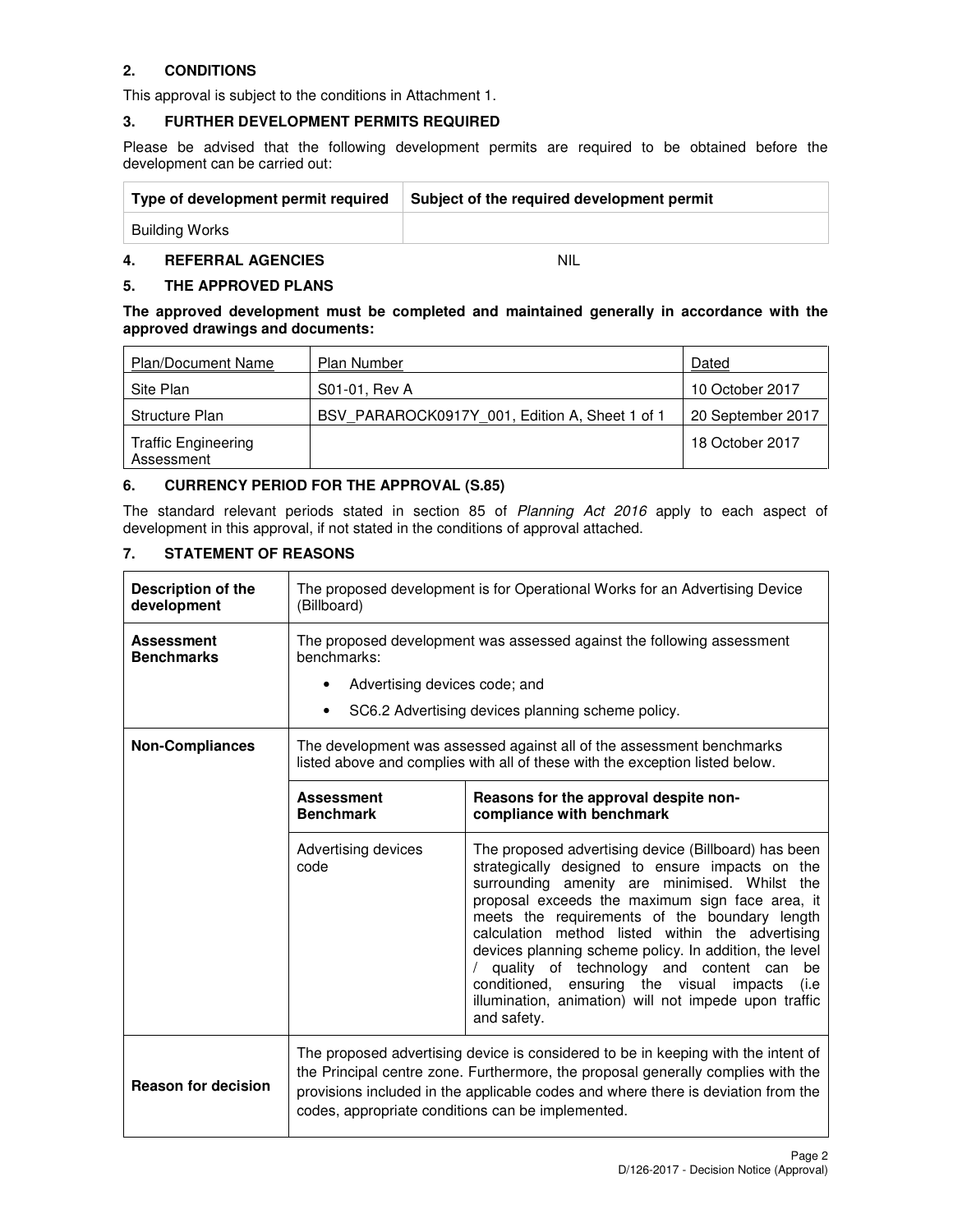### **8. RIGHTS OF APPEAL**

The rights of an applicant to appeal to a tribunal or the Planning and Environment Court against a decision about a development application are set out in chapter 6, part 1 of the Planning Act 2016. For particular applications, there may also be a right to make an application for a declaration by a tribunal (see chapter 6, part 2 of the Planning Act 2016).

#### Appeal by an applicant

An applicant for a development application may appeal to the Planning and Environment Court against the following:

- the refusal of all or part of the development application
- a provision of the development approval
- the decision to give a preliminary approval when a development permit was applied for
- a deemed refusal of the development application.

An applicant may also have a right to appeal to the Development tribunal. For more information, see schedule 1 of the Planning Act 2016.

The timeframes for starting an appeal in the Planning and Environment Court are set out in section 229 of the Planning Act 2016.

**Attachment 2** is an extract from the Planning Act 2016 that sets down the applicant's appeal rights and the appeal rights of a submitter.

### **9. WHEN THE DEVELOPMENT APPROVAL TAKES EFFECT**

This development approval takes effect:

From the time the decision notice is given  $-$  if there is no submitter and the applicant does not appeal the decision to the court.

Or

When the submitter's appeal period ends  $-$  if there is a submitter and the applicant does not appeal the decision to the court.

Or

- Subject to the decision of the court, when the appeal is finally decided – if an appeal is made to the court.

This approval will lapse unless substantially commenced within the above stated relevant periods (refer to sections 85 of Planning Act 2016 for further details).

#### **10. ASSESSMENT MANAGER**

| <b>COORDINATOR</b><br><b>DEVELOPMENT ASSESSMENT</b> |
|-----------------------------------------------------|
|-----------------------------------------------------|

#### **Attachment 1 – Conditions of the approval**

**Part 1 – Conditions imposed by the assessment manager** [Note: where a condition is imposed about infrastructure under Chapter 4 of the Planning Act 2016, the relevant provision of the Act under which this condition was imposed must be specified.]

#### **Attachment 2—Extract on appeal rights**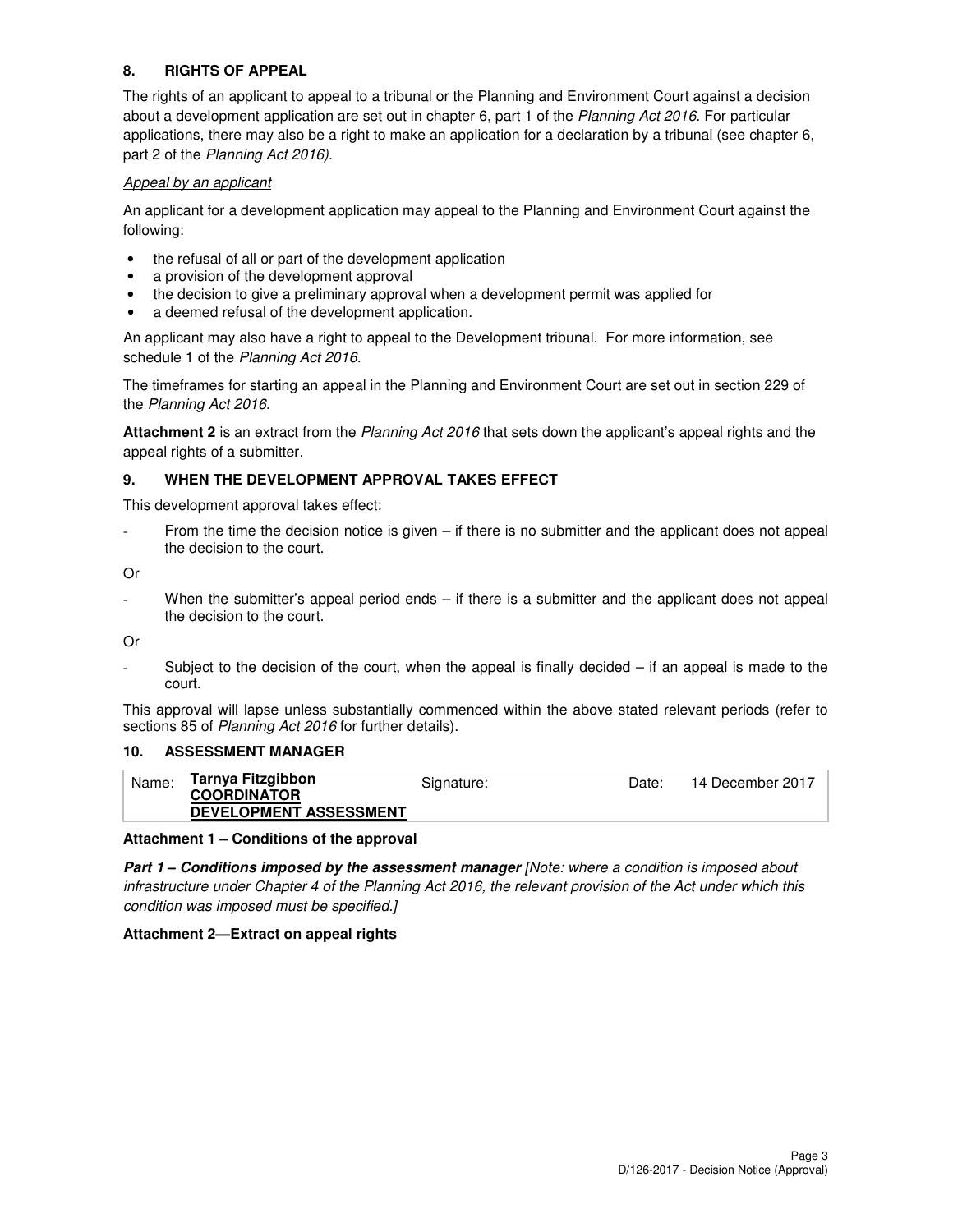

## **Attachment 1 – Part 1**

**Rockhampton Regional Council Conditions** 

PLANNING ACT 2016

## 1.0 ADMINISTRATION

- 1.1 The Developer and his employee, agent, contractor or invitee is responsible for ensuring compliance with the conditions of this development approval.
- 1.2 Where these Conditions refer to "Council" in relation to requiring Council to approve or to be satisfied as to any matter, or conferring on the Council a function, power or discretion, that role may be fulfilled in whole or in part by a delegate appointed for that purpose by the Council.
- 1.3 All conditions of this approval must be undertaken and completed to the satisfaction of Council, at no cost to Council.
- 1.4 The following further Development Permits must be obtained prior to the commencement of any works associated with their purposes:
	- 1.4.1 Building Works.
- 1.5 All works must be designed, constructed and maintained in accordance with the relevant Council policies, guidelines and standards, unless otherwise stated.
- 2.0 APPROVED PLANS AND DOCUMENTS
- 2.1 The approved development must be completed and maintained generally in accordance with the approved plans and documents, except where amended by the conditions of this permit:

| <b>Plan/Document Name</b>                | <b>Plan Number</b>                                | Dated             |
|------------------------------------------|---------------------------------------------------|-------------------|
| Site Plan                                | S01-01, Rev A                                     | 10 October 2017   |
| Structure Plan                           | BSV PARAROCK0917Y 001,<br>Edition A, Sheet 1 of 1 | 20 September 2017 |
| <b>Traffic Engineering</b><br>Assessment |                                                   | 18 October 2017   |

- 2.2 A set of the above approved plans are returned to you as the Consultant. The Consultant is to supply one (1) Approved set to the contractor to be retained on site at all times during construction.
- 2.3 Where there is any conflict between the conditions of this approval and the details shown on the approved plans and documents, the conditions of approval must prevail.
- 2.4 Where conditions require the above plans or documents to be amended, the revised document(s) must be submitted for endorsement by Council prior to the submission of a Development Application for Building Works.
- 3.0 DIGITAL SCREEN DISPLAY FEATURES
- 3.1 The digital display screen of the Advertising Device must incorporate an automatic error detection system which will turn off the screen display or display a blank screen should the Advertising Device malfunction.
- 3.2 The Advertising Device display screen must incorporate a minimum of two (2) automated ambient light sensors capable of supporting a minimum of five (5) levels of stepped dimming to ensure display screen luminance can adjust automatically in response to surrounding ambient light conditions from dark of night to fully sunlit conditions.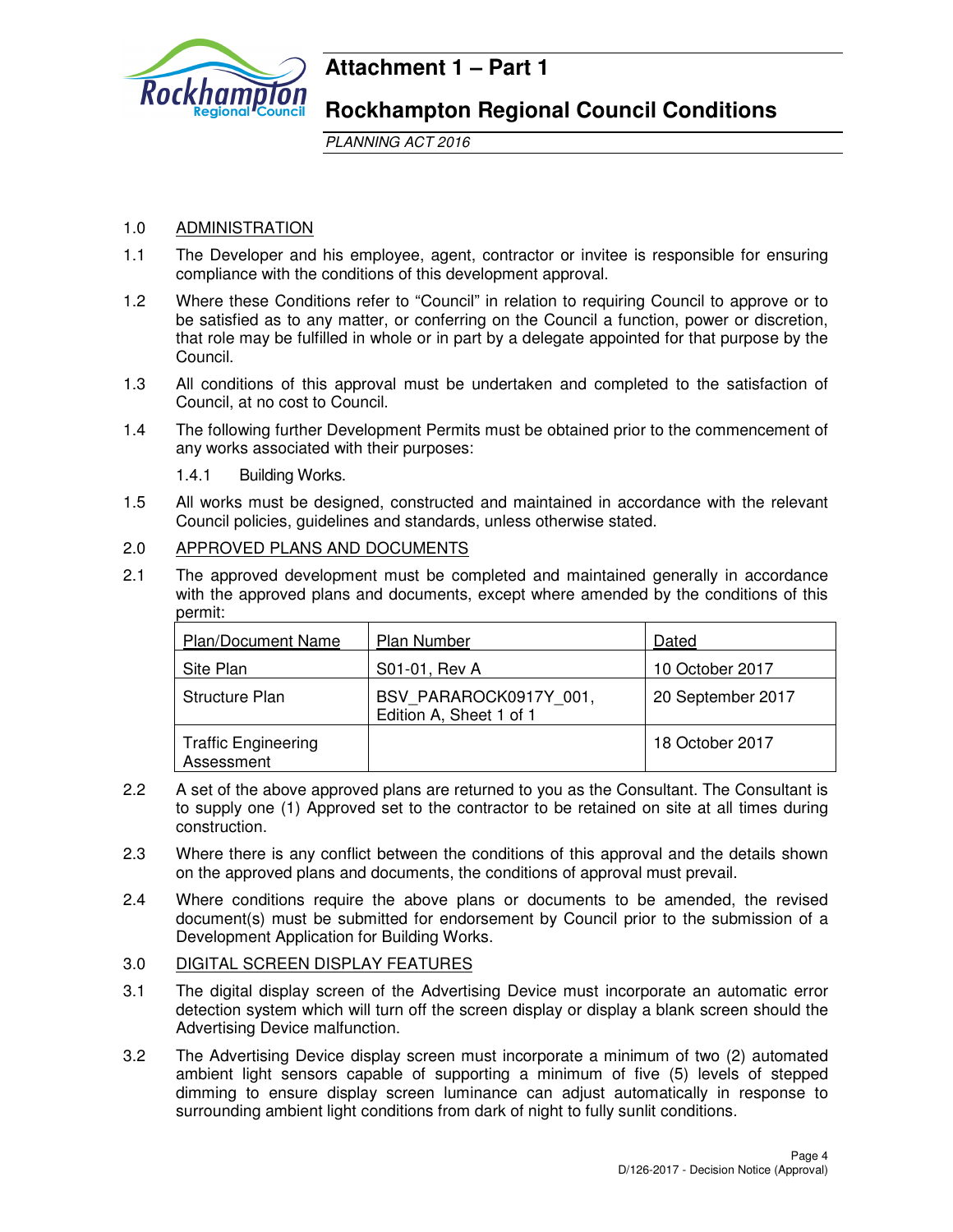- 3.3 The Advertising Device display screen must provide for onsite control, operation, configuration and diagnosis of the screen display.
- 3.4 Messages must remain static for a minimum dwell time of eight (8) seconds, and are not to scroll across the screen or incorporate flashing, blinking, revolving, pulsating, high contrast or rotating effects animation.
- 3.5 Each change of advertisement is to be completed instantaneously (i.e. within 0.1 of a second).
- 4.0 DIGITAL SCREEN ADVERTISEMENTS AND MOVEMENT
- 4.1 The Advertising Device display screen must not be split to display multiple advertisements on the one display screen.
- 4.2 Advertisements must not display text, photographs or symbols depicting, mimicking or that could be reasonably interpreted as a traffic control device.
- 4.3 Advertisements must not invite traffic to move contrary to any traffic control device, or turn where there is fast moving traffic.
- 4.4 Advertisements must not use colours in combinations or shapes that could be reasonably interpreted as a traffic control device.
- 4.5 Advertisements must only promote a single, self-contained advertising message that is clear, succinct, legible and easily understood at a glance. The use of text components in a sequential manner, whereby text refers to or is reliant on previous or successive screen displays in order to convey an advertising message is not permitted.

Note: An advertising message refers to the main point the advertisement is attempting to convey to its target audience. This condition seeks to ensure that drivers in particular are not required to spend an excessive amount of time reading and interpreting advertisements.

- 4.6 Changeover animation effects such as 'fade', 'zoom', or 'fly-in' between advertisements must not be used.
- 4.7 A blank black, white, or any coloured screen must not be displayed between advertisements.
- 4.8 Advertisement that comprise of, or incorporate moving visual images, such as videos or animations must not be displayed.

Note: Video refers to a recording or the streaming of moving visual images captured by or using a video camera. Animation refers to a simulation of movement created by displaying a series of pictures or frames either digitally or otherwise.

- 4.9 The Advertising Device must not be capable of playing audio nor synchronised with any outdoor sound system utilised for advertising purposes.
- 5.0 ILLUMINANCE AND LUMINANCE
- 5.1 Any lighting devices associated with the signage, such as sensory lighting, must be positioned on the site and shielded so as not to cause glare or other nuisance to nearby residents or motorists. Night lighting must be designed, constructed and operated in accordance with 'Australian Standard AS4282 – Control of the obtrusive effects of outdoor lighting'.
- 5.2 Luminance levels of the Advertising Device must not exceed the applicable levels listed in Table 1 below.

#### **Table 1: Luminance levels Advertising Device**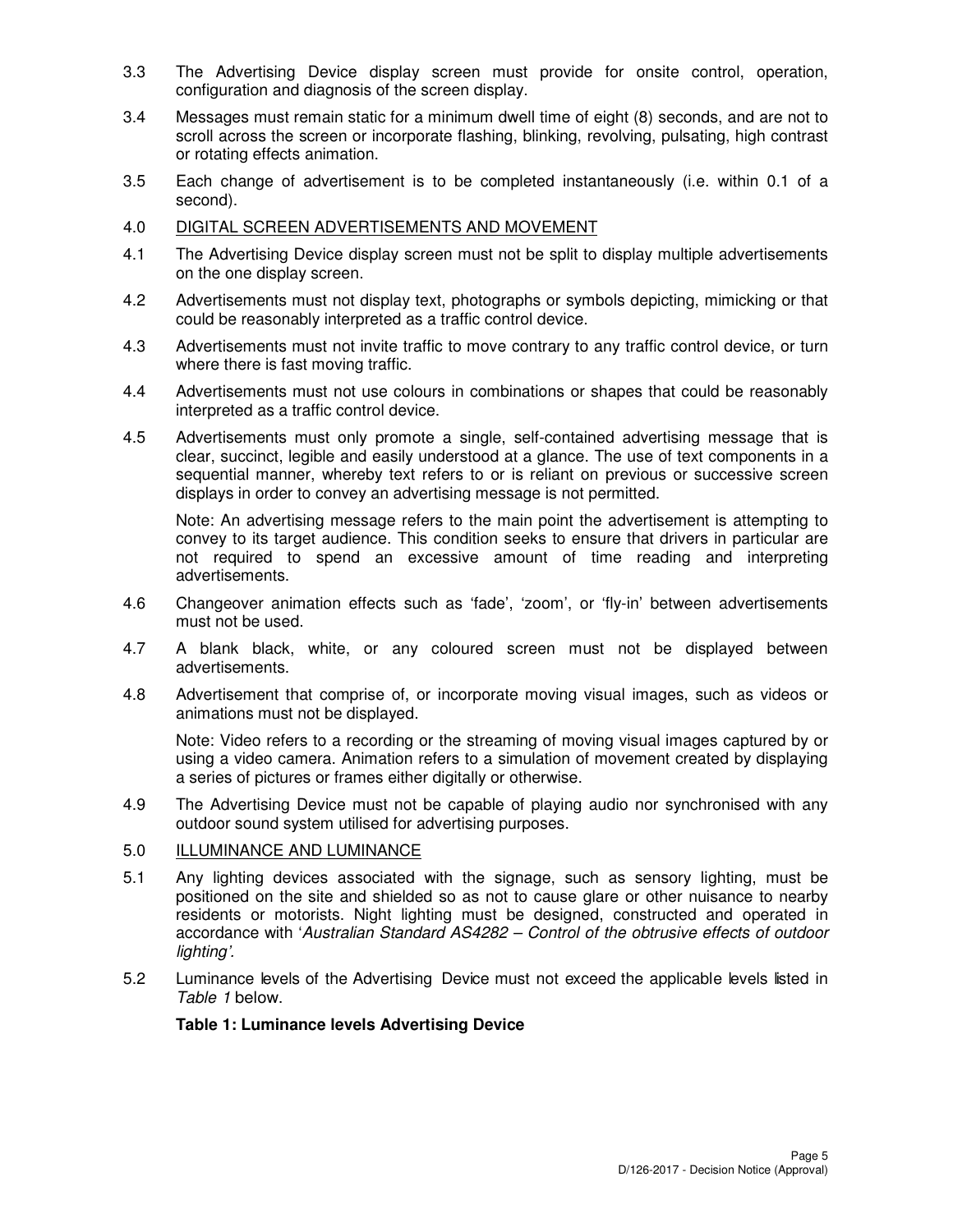|                                     |                  |                                                                                | All Colours                                        |                                      | Bailey's<br>Setting | Nit<br>Sign  |
|-------------------------------------|------------------|--------------------------------------------------------------------------------|----------------------------------------------------|--------------------------------------|---------------------|--------------|
| Ambient<br>Condition<br>Description | Dimming<br>Level | Advertising<br>Device<br>Illuminance<br>Vertical<br>Component<br>$( x\rangle)$ | Screen<br>Luminance<br>(Cd/m <sup>2</sup> )<br>Max | Screen<br>Luminance<br>$(Cd/m2)$ Min | Max<br>(nit)        | Min<br>(nit) |
| Sunny Day                           | 5                | 40,000                                                                         | 6,300                                              | 2,800                                | 6,000               | 2,800        |
| Cloudy Day                          | 4                | 4,000                                                                          | 1,100                                              | 500                                  | 1,100               | 500          |
| Twilight                            | 3                | 400                                                                            | 480                                                | 260                                  | 480                 | 260          |
| Dusk                                | 2                | 40                                                                             | 380                                                | 120                                  | 380                 | 120          |
| Night                               |                  | < 4                                                                            | 340                                                | 80                                   | 270                 | 80           |

*)* known as lux (Ix)). Luminance refers to the intensity of light per unit area of its source when Note: Illuminance refers to the intensity of light falling at a given place on a lighted surface when measured by a lux meter and expressed as luminous flux per unit area (otherwise measured by a luminance meter and expressed as candela per square meter (cd/m2). It is often used to describe the perceived brightness of a light source.

## 6.0 ASSET MANAGEMENT

6.1 Any alteration necessary to electricity, telephone, water mains, sewerage mains, and/or public utility installations resulting from the development or in connection with the development, must be at full cost to the Developer.

### 7.0 OPERATING PROCEDURES

- 7.1 When requested by Council, a lighting investigation must be undertaken by a qualified person to investigate any complaint of light nuisance, and the results notified within twentyeight (28) days to Council.
- 7.2 The lighting investigation must be carried out generally in accordance with the relevant test methods contained section 5 of 'Australian Standard AS4282 – Control of the obtrusive effects of outdoor lighting' and Appendix A of 'Australian Standard AS4852.2:2009: Variable Message Signs - Portable Signs' as applicable to determine whether or not the illuminance and luminance levels listed within this Permit have been exceeded.

#### 8.0 ADVERTISING DEVICE CONSTRUCTION AND MAINTENANCE

- 8.1 Council reserves the right for uninterrupted access to the site at all times during construction.
- 8.2 All Construction work and other associated activities are permitted only between 0630 hours and 1800 hours Monday to Saturday. No work is permitted on Sundays or public holidays. All requirements of the *Environmental Protection Act 1994* and *Environmental* Protection Regulations 2008 must be observed at all times.
- 8.3 All construction materials, waste, waste skips, machinery and contractors' vehicles must be located and stored or parked within the site.
- 8.4 Any proposed works within the vicinity (or zone of influence) of existing Council infrastructure will not adversely affect the integrity of the infrastructure. Any restoration works required on existing Council infrastructure as a result of proposed works will be at the developer's expense.
- 8.5 The Advertising Device (Digital Billboard Sign) must be designed and certified by a Registered Professional Engineer of Queensland and constructed in accordance with the requirements of the Queensland Development Code and the Building Code of Australia.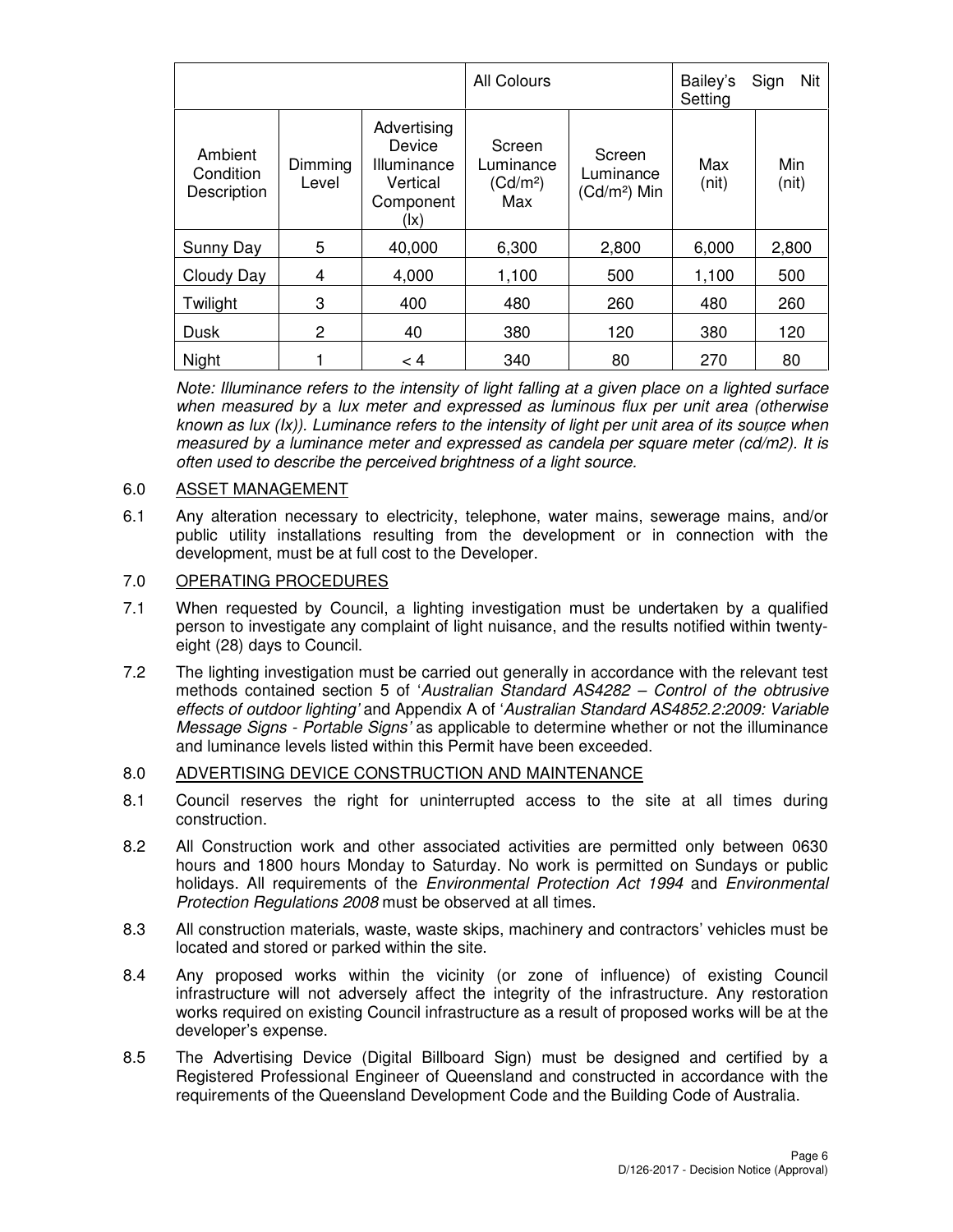- 8.6 All conduits, wiring, switches or other control apparatus installed on an Advertising Device must be concealed from general view, with control apparatus secured in a manner to prevent unauthorised entry and display setting tampering.
- 8.7 All electrical services and systems must comply with 'Australian and New Zealand Standard AS/NZS 3000:2007 - Electrical Installations'.
- 8.8 The Advertising Device, including its display screen and supporting structure, must meet applicable wind loading requirements as specified in 'Australian Standard AS 1170.2: 2011 - Structural Design Actions Part 2 - Wind Actions'.
- 8.9 Upon removal of the Advertising Device, the wall surface must be restored to its original condition.
- 8.10 All signage must be maintained at all times on the premises by the owner of the premises to the same standard as it was when it was installed.
- 8.11 The Advertising Device (Digital Billboard Sign) must be maintained in a safe, clean, tidy and sightly condition at all times.

### ADVISORY NOTES

NOTE 1. Aboriginal Cultural Heritage

It is advised that under section 23 of the Aboriginal Cultural Heritage Act 2003, a person who carries out an activity must take all reasonable and practicable measures to ensure the activity does not harm Aboriginal cultural heritage (the "cultural heritage duty of care"). Maximum penalties for breaching the duty of care are listed in the Aboriginal cultural heritage legislation. The information on Aboriginal cultural heritage is available on the Department of Aboriginal and Torres Strait Islander and Multicultural Affairs website www.datsima.qld.gov.au.

### NOTE 2. General Environmental Duty

General environmental duty under the *Environmental Protection Act 1994* prohibits unlawful environmental nuisance caused by noise, aerosols, particles, dust, ash, fumes, light, odour or smoke beyond the boundaries of the development site during all stages of the development including earthworks, construction and operation.

#### NOTE 3. General Safety Of Public During Construction

The Work Health and Safety Act 2011 and Manual of Uniform Traffic Control Devices must be complied with in carrying out any construction works, and to ensure safe traffic control and safe public access in respect of works being constructed on a road.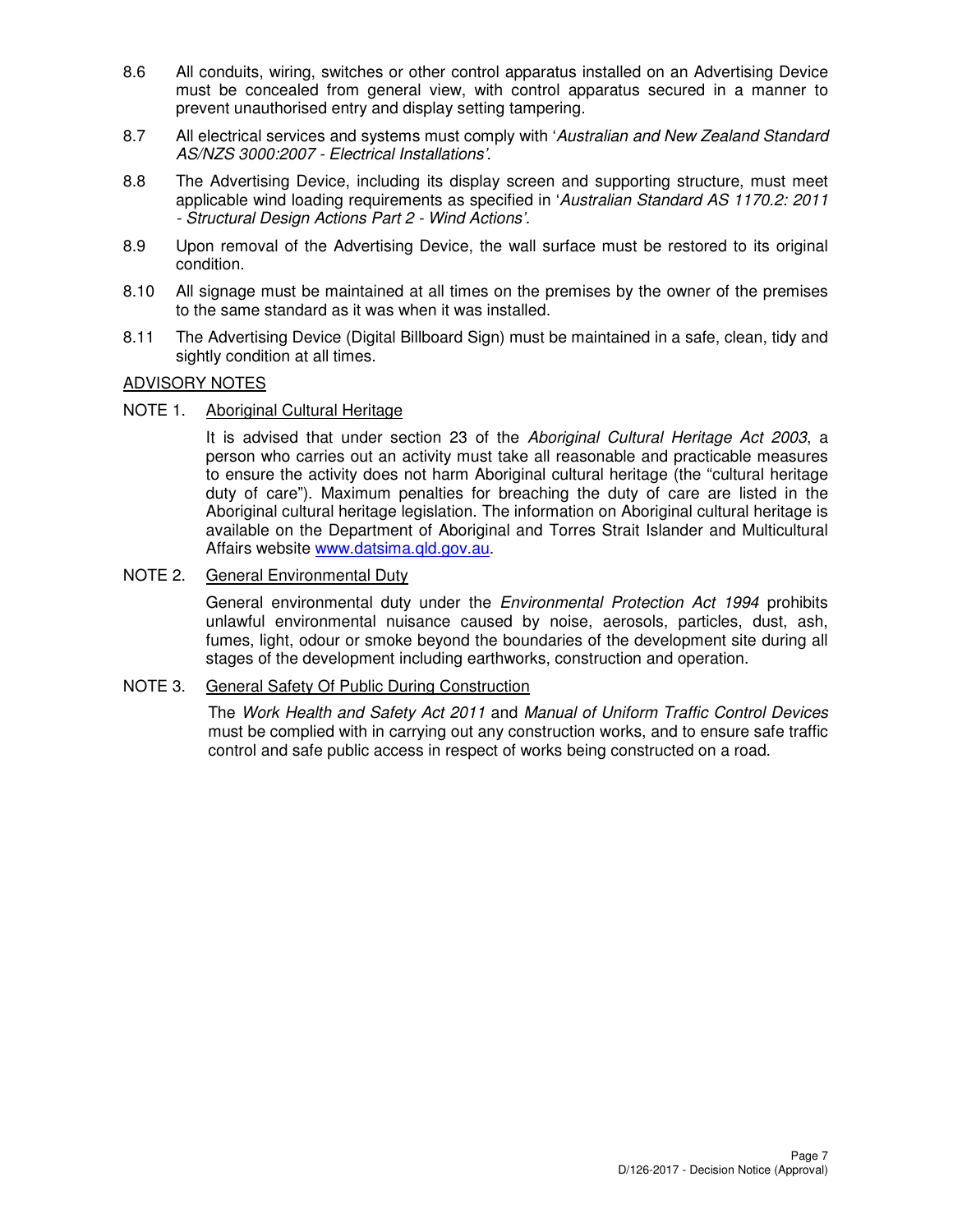

# **Attachment 2 - Appeal Rights**

PLANNING ACT 2016

The following is an extract from the Planning Act 2016 (Chapter 6)

#### **Appeal rights**

#### **229 Appeals to tribunal or P&E Court**

- (1) Schedule 1 states—
	- (a) matters that may be appealed to— (i) either a tribunal or the P&E Court; or (ii) only a tribunal; or
	- (iii) only the P&E Court; and
	- (b) the person—
		- (i) who may appeal a matter (the **appellant**); and (ii) who is a respondent in an appeal of the matter; and (iii) who is a co-respondent in an appeal of the matter;
		- and (iv) who may elect to be a co-respondent in an appeal of
- the matter. (2) An appellant may start an appeal within the appeal period.
- (3) The **appeal period** is—
	- (a) for an appeal by a building advisory agency—10 business days after a decision notice for the decision is given to the agency or
	- (b) for an appeal against a deemed refusal—at any time after the deemed refusal happens; or
	- (c) for an appeal against a decision of the Minister, under chapter 7, part 4, to register premises or to renew the registration of premises—20 business days after a notice is published under section 269(3)(a) or (4); or
	- (d) for an appeal against an infrastructure charges notice— 20 business days after the infrastructure charges notice is given to the person; or
	- (e) for an appeal about a deemed approval of a development application for which a decision notice has not been given—30 business days after the applicant gives the deemed approval notice to the assessment manager; or
	- (f) for any other appeal—20 business days after a notice of the decision for the matter, including an enforcement notice, is given to the person.
	- Note—

See the P&E Court Act for the court's power to extend the appeal period.

- (4) Each respondent and co-respondent for an appeal may be heard in the appeal.
- (5) If an appeal is only about a referral agency's response, the assessment manager may apply to the tribunal or P&E Court to withdraw from the appeal.
- (6) To remove any doubt, it is declared that an appeal against an infrastructure charges notice must not be about—
	- (a) the adopted charge itself; or
	- (b) for a decision about an offset or refund—
		- (i) the establishment cost of trunk infrastructure identified in a LGIP; or
		- (ii) the cost of infrastructure decided using the method
	- included in the local government's charges resolution.

#### **230 Notice of appeal**

- (1) An appellant starts an appeal by lodging, with the registrar of the tribunal or P&E Court, a notice of appeal that— (a) is in the approved form; and
	- (b) succinctly states the grounds of the appeal.
- (2) The notice of appeal must be accompanied by the required fee.
- (3) The appellant or, for an appeal to a tribunal, the registrar must, within the service period, give a copy of the notice of appeal to—
- (a) the respondent for the appeal; and
- (b) each co-respondent for the appeal; and
- (c) for an appeal about a development application under schedule 1, table 1, item 1—each principal submitter for the development application; and
- (d) for an appeal about a change application under schedule 1, table 1, item 2—each principal submitter for the change application; and
- (e) each person who may elect to become a co-respondent for the appeal, other than an eligible submitter who is not a principal submitter in an appeal under paragraph (c) or (d); and
- (f) for an appeal to the P&E Court—the chief executive; and
- (g) for an appeal to a tribunal under another Act—any other
- person who the registrar considers appropriate.
- (4) The **service period** is—
	- (a) if a submitter or advice agency started the appeal in the P&E Court—2 business days after the appeal is started; or
- (b) otherwise—10 business days after the appeal is started. (5) A notice of appeal given to a person who may elect to be a
- co-respondent must state the effect of subsection (6) A person elects to be a co-respondent by filing a notice of election, in the approved form, within 10 business days

after the notice of appeal is given to the person*.*

- **231 Other appeals**
- (1) Subject to this chapter, schedule 1 and the P&E Court Act, unless the Supreme Court decides a decision or other matter under this Act is affected by jurisdictional error, the decision or matter is non-appealable.
- (2) The Judicial Review Act 1991, part 5 applies to the decision or matter to the extent it is affected by jurisdictional error.
- (3) A person who, but for subsection (1) could have made an application under the Judicial Review Act 1991 in relation to the decision or matter, may apply under part 4 of that Act for a statement of reasons in relation to the decision or matter.
- (4) In this section— **decision** includes—
	- (a) conduct engaged in for the purpose of making a decision; and
	- (b) other conduct that relates to the making of a decision; and
	- (c) the making of a decision or the failure to make a decision; and
	- (d) a purported decision; and
	- (e) a deemed refusal.
- **non-appealable**, for a decision or matter, means the decision or matter—
	- (a) is final and conclusive; and
	- (b) may not be challenged, appealed against, reviewed, quashed, set aside or called into question in any other way under the Judicial Review Act 1991 or otherwise, whether by the Supreme Court, another court, a tribunal or another entity; and
	- (c) is not subject to any declaratory, injunctive or other order of the Supreme Court, another court, a tribunal or another entity on any ground.

#### **232 Rules of the P&E Court**

- (1) A person who is appealing to the P&E Court must comply with the rules of the court that apply to the appeal.
- (2) However, the P&E Court may hear and decide an appeal even if the person has not complied with rules of the P&E Court.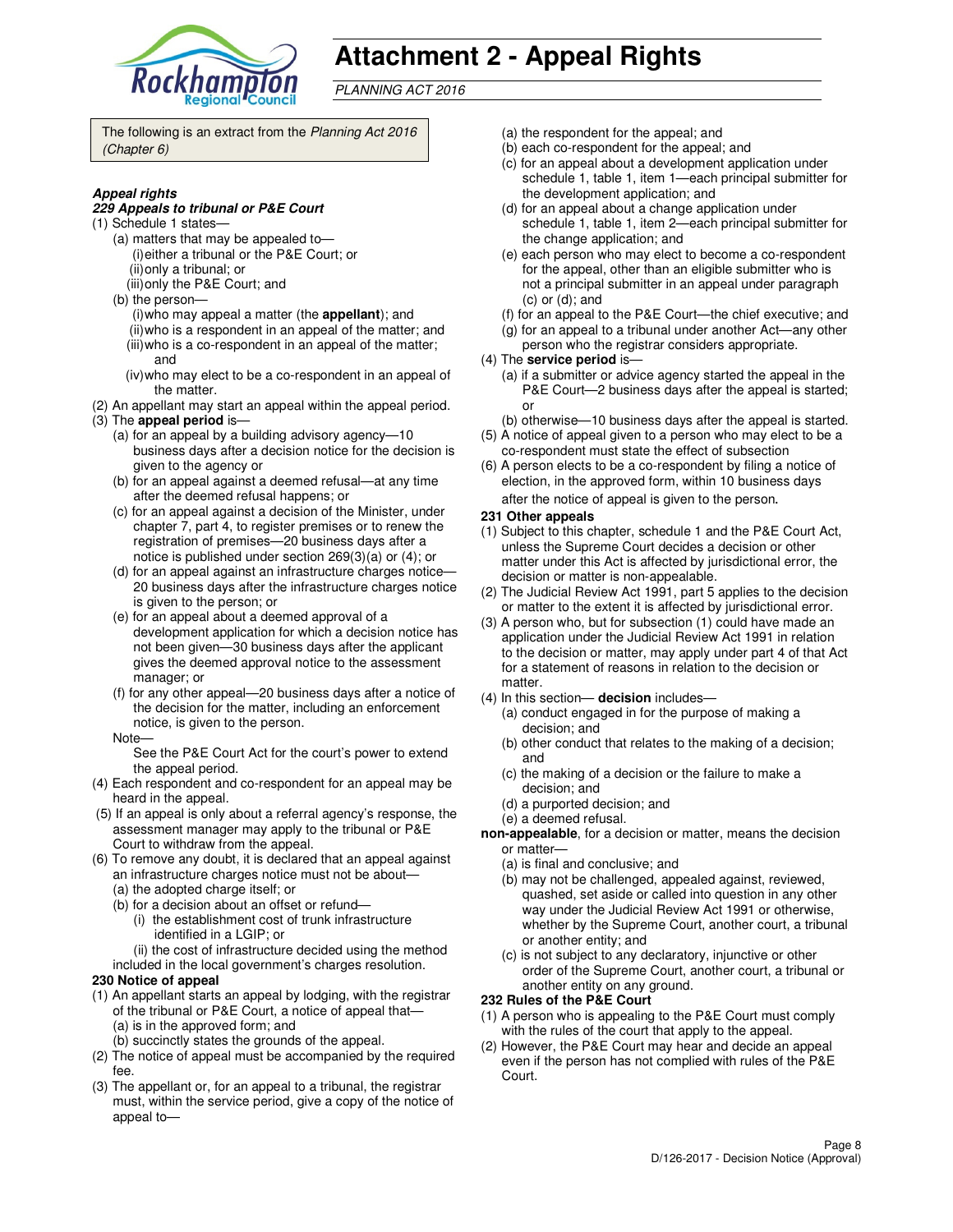

## **Appeal Rights**

PLANNING ACT 2016

#### **Schedule 1 Appeals section 229**

## **1 Appeal rights and parties to appeals**

- (1) Table 1 states the matters that may be appealed to—(a) the P&E court; or (b) a tribunal.
- (2) However, table 1 applies to a tribunal only if the matter involves—
	- (a) the refusal, or deemed refusal of a development application, for—
	- (i) a material change of use for a classified building; or
	- (ii) operational work associated with building work, a retaining wall, or a tennis court; or (b) a provision of a development approval for—
	- (i) a material change of use for a classified building; or
- (ii) operational work associated with building work, a retaining wall, or a tennis court; or
	- (c) if a development permit was applied for—the decision to give a preliminary approval for—
		- (i) a material change of use for a classified building; or
		- (ii) operational work associated with building work, a retaining wall, or a tennis court; or
	- (d) a development condition if—
		- (i) the development approval is only for a material change of use that involves the use of a building classified under the Building Code as a class 2 building; and
		- (ii) the building is, or is proposed to be, not more than 3 storeys; and
		- (iii) the proposed development is for not more than 60 sole-occupancy units; or
	- (e) a decision for, or a deemed refusal of, an extension application for a development approval that is only for a material change of use of a classified building; or
	- (f) a decision for, or a deemed refusal of, a change application for a development approval that is only for a material change of use of a classified building; or
	- (g) a matter under this Act, to the extent the matter relates to—
		- (i) the Building Act, other than a matter under that Act that may or must be decided by the Queensland Building and Construction Commission; or
		- (ii) the Plumbing and Drainage Act, part 4 or 5; or
	- (h) a decision to give an enforcement notice in relation to a matter under paragraphs (a) to (g); or
	- (i) a decision to give an infrastructure charges notice; or
	- (j) the refusal, or deemed refusal, of a conversion application; or
	- (k) a matter that, under another Act, may be appealed to the tribunal; or
	- (l) a matter prescribed by regulation.
- (3) Also, table 1 does not apply to a tribunal if the matter
- involves—
	- (a) for a matter in subsection  $(2)(a)$  to  $(d)$ 
		- (i) a development approval for which the development application required impact assessment; and
		- (ii) a development approval in relation to which the assessment manager received a properly made submission for the development application; or
	- (b) a provision of a development approval about the identification or inclusion, under a variation approval, of a matter for the development.
- (4) Table 2 states the matters that may be appealed only to the P&E Court.
- (5) Table 3 states the matters that may be appealed only to the tribunal.
- (6) In each table—
	- (a) column 1 states the appellant in the appeal; and
	- (b) column 2 states the respondent in the appeal; and
	- (c) column 3 states the co-respondent (if any) in the appeal; and
	- (d) column 4 states the co-respondents by election (if any) in the appeal.
- (7) If the chief executive receives a notice of appeal under section 230(3)(f), the chief executive may elect to be a corespondent in the appeal.

### **Table 1**

|                                                               |                                                                                                                                                                                   | Appeals to the P&E Court and, for certain matters, to a tribunal                         |                                |
|---------------------------------------------------------------|-----------------------------------------------------------------------------------------------------------------------------------------------------------------------------------|------------------------------------------------------------------------------------------|--------------------------------|
| 1. Development applications<br>An appeal may be made against— | (a) the refusal of all or part of the development application; or<br>(b) the deemed refusal of the development application; or<br>(c) a provision of the development approval; or | (d) if a development permit was applied for—the decision to give a preliminary approval. |                                |
| Column 1                                                      | Column 2                                                                                                                                                                          | Column 3                                                                                 | Column 4                       |
| Appellant                                                     | Respondent                                                                                                                                                                        | Co-respondent                                                                            | Co-respondent by election      |
|                                                               |                                                                                                                                                                                   | (if any)                                                                                 | (if any)                       |
| The applicant                                                 | The assessment                                                                                                                                                                    | If the appeal is about                                                                   | 1 A concurrence agency that is |
|                                                               | manager                                                                                                                                                                           | a concurrence                                                                            | not a co-respondent            |

agency's referral

2 If a chosen Assessment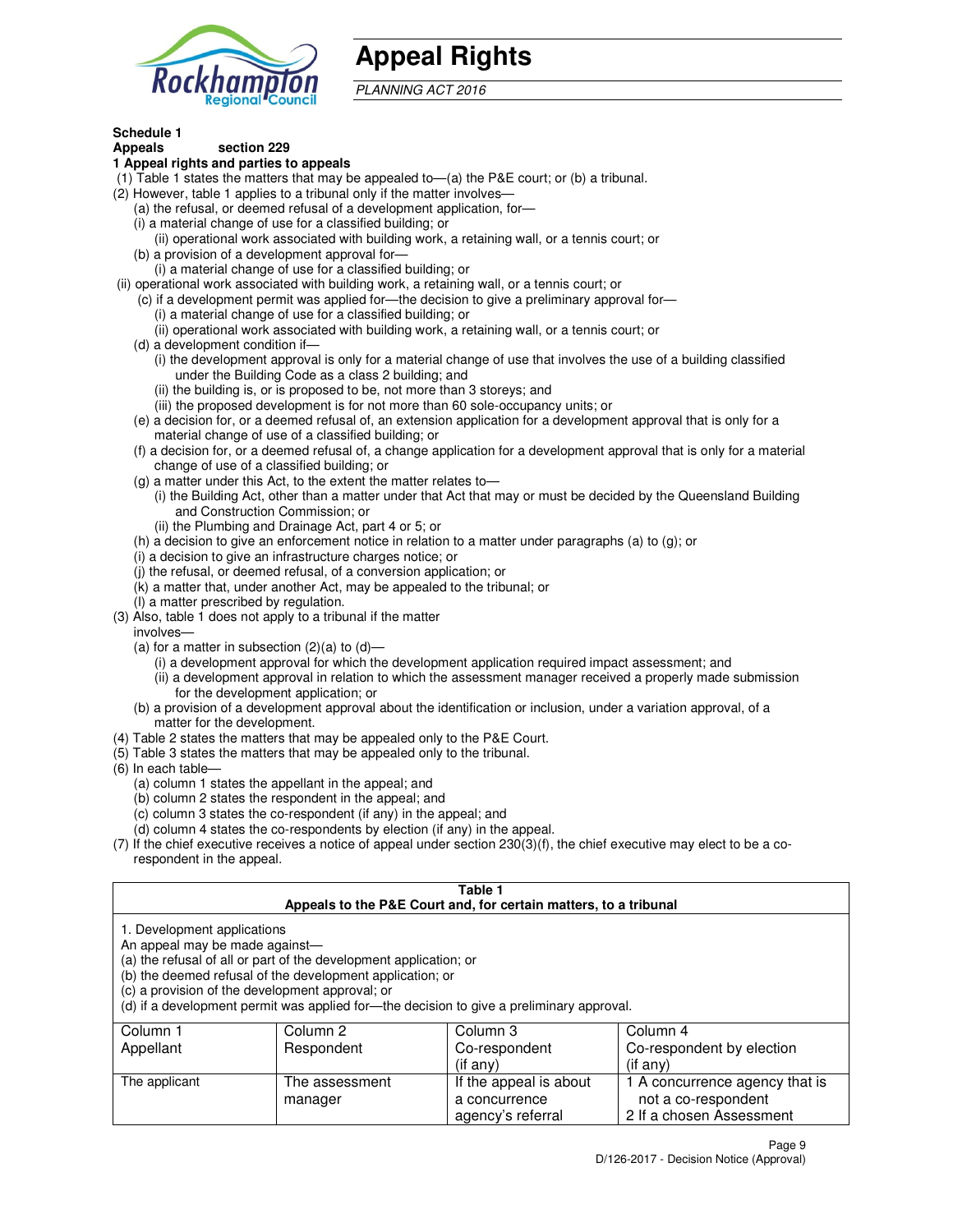|                                                                                                                                                                                                      |                                                                                                                                                                                                                               | Table 1<br>Appeals to the P&E Court and, for certain matters, to a tribunal                                                                                                                                                                                                     |                                                                                                                                                                                                                                                                                                                                                 |
|------------------------------------------------------------------------------------------------------------------------------------------------------------------------------------------------------|-------------------------------------------------------------------------------------------------------------------------------------------------------------------------------------------------------------------------------|---------------------------------------------------------------------------------------------------------------------------------------------------------------------------------------------------------------------------------------------------------------------------------|-------------------------------------------------------------------------------------------------------------------------------------------------------------------------------------------------------------------------------------------------------------------------------------------------------------------------------------------------|
|                                                                                                                                                                                                      |                                                                                                                                                                                                                               | response-the<br>concurrence agency                                                                                                                                                                                                                                              | manager is the respondent-<br>the prescribed assessment<br>manager<br>3 Any eligible advice agency for<br>the application<br>4 Any eligible submitter for the<br>application                                                                                                                                                                    |
| 2. Change applications<br>An appeal may be made against-<br>(b) a deemed refusal of a change application.                                                                                            |                                                                                                                                                                                                                               |                                                                                                                                                                                                                                                                                 | (a) a responsible entity's decision for a change application, other than a decision made by the P&E court; or                                                                                                                                                                                                                                   |
| Column 1<br>Appellant                                                                                                                                                                                | Column <sub>2</sub><br>Respondent                                                                                                                                                                                             | Column 3<br>Co-respondent<br>(if any)                                                                                                                                                                                                                                           | Column 4<br>Co-respondent by election<br>(if any)                                                                                                                                                                                                                                                                                               |
| 1 The applicant<br>2 If the responsible<br>entity is the<br>assessment<br>manager-an<br>affected entity that<br>gave a pre-request<br>notice or response<br>notice                                   | The responsible<br>entity                                                                                                                                                                                                     | If an affected entity<br>starts the appeal-the<br>applicant                                                                                                                                                                                                                     | 1 A concurrence agency for the<br>development application<br>2 If a chosen assessment<br>manager is the respondent-<br>the prescribed assessment<br>manager<br>3 A private certifier for the<br>development application<br>4 Any eligible advice agency for<br>the change application<br>5 Any eligible submitter for the<br>change application |
| 3. Extension applications<br>An appeal may be made against-<br>Column 1<br>Appellant                                                                                                                 | (a) the assessment manager's decision about an extension application; or<br>(b) a deemed refusal of an extension application.<br>Column <sub>2</sub><br>Respondent                                                            | Column 3<br>Co-respondent                                                                                                                                                                                                                                                       | Column 4<br>Co-respondent by election                                                                                                                                                                                                                                                                                                           |
| 1 The applicant<br>1<br>2 For a matter other<br>than a deemed<br>refusal of an<br>extension<br>application $-$ a<br>concurrence<br>agency, other than<br>the chief executive,<br>for the application | The assessment<br>manager                                                                                                                                                                                                     | (if any)<br>If a concurrence<br>agency starts the<br>appeal - the applicant                                                                                                                                                                                                     | (if any)<br>If a chosen assessment<br>manager is the respondent $-$ the<br>prescribed assessment manager                                                                                                                                                                                                                                        |
| 4. Infrastructure charges notices<br>a) The notice involved an error relating to $-$<br>(i)<br>An offset or refund; or<br>(ii)<br>imposed the amount.                                                | (i) The application of the relevant adopted charge; or<br>Examples of errors in applying an adopted charge -<br>The working out of extra demands, for section 120; or<br>b) The was no decision about an offset or refund; or | The incorrect application of gross floor area for a non-residential development<br>Applying an incorrect 'use category', under a regulation, to the development<br>c) If the infrastructure charges notice states a refund will be given - the timing for giving the refund; or | An appeal may be made against an infrastructure charges notice on 1 or more of the following grounds<br>d) The amount of the charge is so unreasonable that no reasonable relevant local government could have                                                                                                                                  |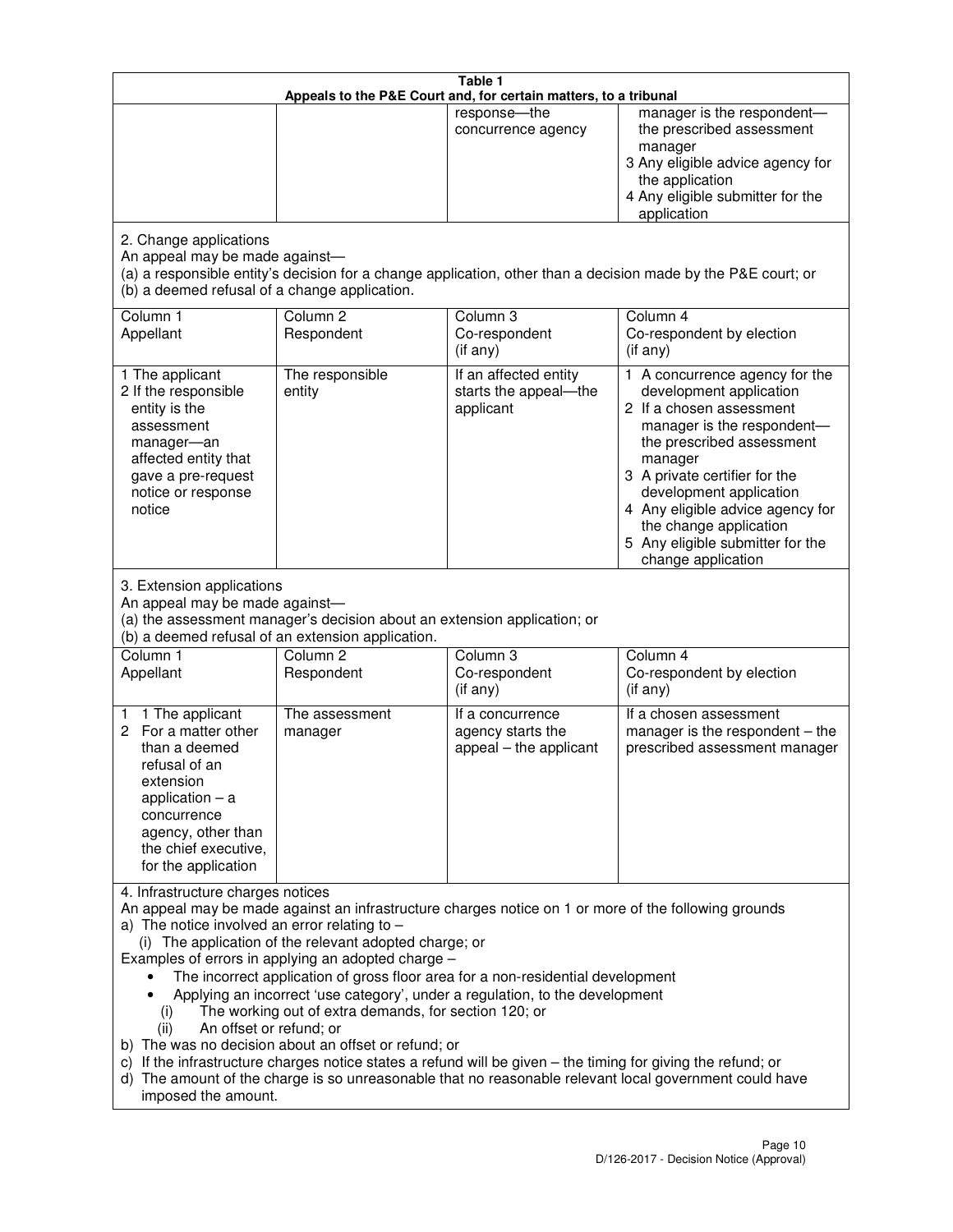|                                                                                                                 |                                                                           | Table 1                                                          |                                                                                                                                                                            |
|-----------------------------------------------------------------------------------------------------------------|---------------------------------------------------------------------------|------------------------------------------------------------------|----------------------------------------------------------------------------------------------------------------------------------------------------------------------------|
|                                                                                                                 |                                                                           | Appeals to the P&E Court and, for certain matters, to a tribunal |                                                                                                                                                                            |
| Column <sub>1</sub><br>Appellant                                                                                | Column <sub>2</sub><br>Respondent                                         | Column 3<br>Co-respondent<br>(if any)                            | Column 4<br>Co-respondent by election<br>(if any)                                                                                                                          |
| The person given the<br>Infrastructure charges<br>notice                                                        | The local government<br>that gave the<br>infrastructure charges<br>notice |                                                                  |                                                                                                                                                                            |
| 5. Conversion applications<br>An appeal may be made against-<br>(a) the refusal of a conversion application; or | (b) a deemed refusal of a conversion application.                         |                                                                  |                                                                                                                                                                            |
| Column <sub>1</sub><br>Appellant                                                                                | Column <sub>2</sub><br>Respondent                                         | Column <sub>3</sub><br>Co-respondent<br>(if any)                 | Column 4<br>Co-respondent by election<br>(if any)                                                                                                                          |
| The applicant                                                                                                   | The local government<br>to which the conversion<br>application was made   |                                                                  |                                                                                                                                                                            |
| 6. Enforcement notices                                                                                          | An appeal may be made against the decision to give an enforcement notice. |                                                                  |                                                                                                                                                                            |
| Column <sub>1</sub><br>Appellant                                                                                | Column <sub>2</sub><br>Respondent                                         | Column <sub>3</sub><br>Co-respondent<br>(if any)                 | Column 4<br>Co-respondent by election<br>(if any)                                                                                                                          |
| The person given the<br>enforcement notice                                                                      | The enforcement<br>authority                                              |                                                                  | If the enforcement authority is<br>not the local government for<br>the premises in relation to which<br>the offence is alleged to have<br>happened-the local<br>government |
|                                                                                                                 |                                                                           | 9 Ahla                                                           |                                                                                                                                                                            |

| Table 2<br>Appeals to the P&E Court only                                                |                                                                                                                                                       |                                                                                   |                                                                                                                                                                                                                        |  |
|-----------------------------------------------------------------------------------------|-------------------------------------------------------------------------------------------------------------------------------------------------------|-----------------------------------------------------------------------------------|------------------------------------------------------------------------------------------------------------------------------------------------------------------------------------------------------------------------|--|
| 1. Appeals from tribunal<br>section 252, on the ground of-<br>(b) jurisdictional error. | An appeal may be made against a decision of a tribunal, other than a decision under<br>(a) an error or mistake in law on the part of the tribunal; or |                                                                                   |                                                                                                                                                                                                                        |  |
| Column <sub>1</sub><br>Appellant                                                        | Column <sub>2</sub><br>Respondent                                                                                                                     | Column 3<br>Co-respondent<br>(if any)                                             | Column <sub>4</sub><br>Co-respondent by election<br>(if any)                                                                                                                                                           |  |
| A party to the<br>proceedings for the<br>decision                                       | The other party to the<br>proceedings for the<br>decision                                                                                             | $\blacksquare$                                                                    |                                                                                                                                                                                                                        |  |
| 2. Eligible submitter appeals<br>(b) a variation request.                               | application, to the extent that the decision relates to-                                                                                              |                                                                                   | An appeal may be made against the decision to give a development approval, or an approval for a change<br>(a) any part of the development application for the development approval that required impact assessment; or |  |
| Column 1<br>Appellant                                                                   | Column <sub>2</sub><br>Respondent                                                                                                                     | Column <sub>3</sub><br>Co-respondent<br>(i f any)                                 | Column 4<br>Co-respondent by election<br>(i f any)                                                                                                                                                                     |  |
| 1 For a development<br>application-an<br>eligible submitter for<br>the development      | 1 For a development<br>application-the<br>assessment<br>manager                                                                                       | 1 The applicant<br>2 If the appeal is<br>about a concurrence<br>agency's referral | Another eligible<br>submitter for the<br>application                                                                                                                                                                   |  |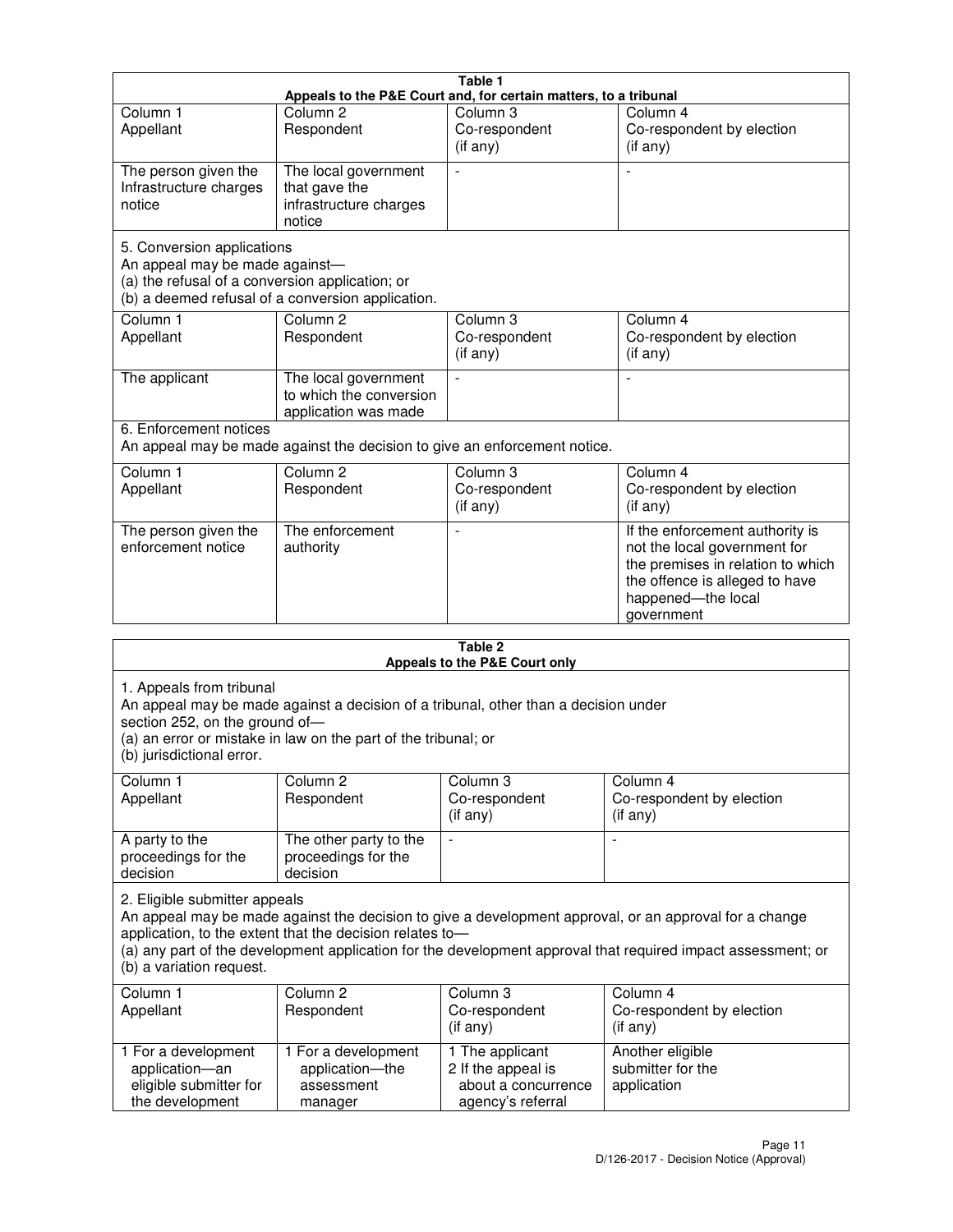|                                                                                                                                                                                                                                                                                               |                                                                                                                                                                                                      | Table 2<br>Appeals to the P&E Court only                                                                                                                                    |                                                                                                           |
|-----------------------------------------------------------------------------------------------------------------------------------------------------------------------------------------------------------------------------------------------------------------------------------------------|------------------------------------------------------------------------------------------------------------------------------------------------------------------------------------------------------|-----------------------------------------------------------------------------------------------------------------------------------------------------------------------------|-----------------------------------------------------------------------------------------------------------|
| application<br>2 For a change<br>application-an<br>eligible submitter for<br>the change<br>application                                                                                                                                                                                        | 2 For a change<br>application-the<br>responsible entity                                                                                                                                              | response-the<br>concurrence agency                                                                                                                                          |                                                                                                           |
| required impact assessment; or<br>(b) a variation request.                                                                                                                                                                                                                                    | 3. Eligible submitter and eligible advice agency appeals                                                                                                                                             | An appeal may be made against a provision of a development approval, or failure to<br>include a provision in the development approval, to the extent the matter relates to- | (a) any part of the development application or the change application, for the development approval, that |
| Column 1<br>Appellant                                                                                                                                                                                                                                                                         | Column <sub>2</sub><br>Respondent                                                                                                                                                                    | Column <sub>3</sub><br>Co-respondent<br>(if any)                                                                                                                            | Column 4<br>Co-respondent by election<br>(if any)                                                         |
| 1 For a development<br>application-an<br>eligible submitter for<br>the development<br>application<br>2 For a change<br>application-an<br>eligible submitter for<br>the change<br>application<br>3 An eligible advice<br>agency for the<br>development<br>application or<br>change application | 1 For a development<br>application-the<br>assessment<br>manager<br>2 For a change<br>application-the<br>responsible entity                                                                           | 1 The applicant<br>2 If the appeal is<br>about a concurrence<br>agency's referral<br>response-the<br>concurrence agency                                                     | Another eligible submitter for the<br>application                                                         |
| 4. Compensation claims<br>An appeal may be made against-                                                                                                                                                                                                                                      | (a) a decision under section 32 about a compensation claim; or<br>(b) a decision under section 265 about a claim for compensation; or<br>(c) a deemed refusal of a claim under paragraph (a) or (b). |                                                                                                                                                                             |                                                                                                           |
| Column 1<br>Appellant                                                                                                                                                                                                                                                                         | Column 2<br>Respondent                                                                                                                                                                               | Column 3<br>Co-respondent<br>(if any)                                                                                                                                       | Column 4<br>Co-respondent by election<br>$($ if any $)$                                                   |
| A person dissatisfied<br>with the decision                                                                                                                                                                                                                                                    | The local<br>government to which<br>the claim was made                                                                                                                                               |                                                                                                                                                                             | $\blacksquare$                                                                                            |
| 5. Registered premises                                                                                                                                                                                                                                                                        |                                                                                                                                                                                                      | An appeal may be made against a decision of the Minister under chapter 7, part 4.                                                                                           |                                                                                                           |
| Column 1<br>Appellant                                                                                                                                                                                                                                                                         | Column <sub>2</sub><br>Respondent                                                                                                                                                                    | Column 3<br>Co-respondent<br>(if any)                                                                                                                                       | Column 4<br>Co-respondent by election<br>(if any)                                                         |
| 1 A person given a<br>decision notice about<br>the decision<br>2 If the decision is to<br>register premises or<br>renew the<br>registration of<br>premises-an owner<br>or occupier of                                                                                                         | The Minister                                                                                                                                                                                         | $\overline{a}$                                                                                                                                                              | If an owner or occupier starts the<br>appeal - the owner of the<br>registered premises                    |